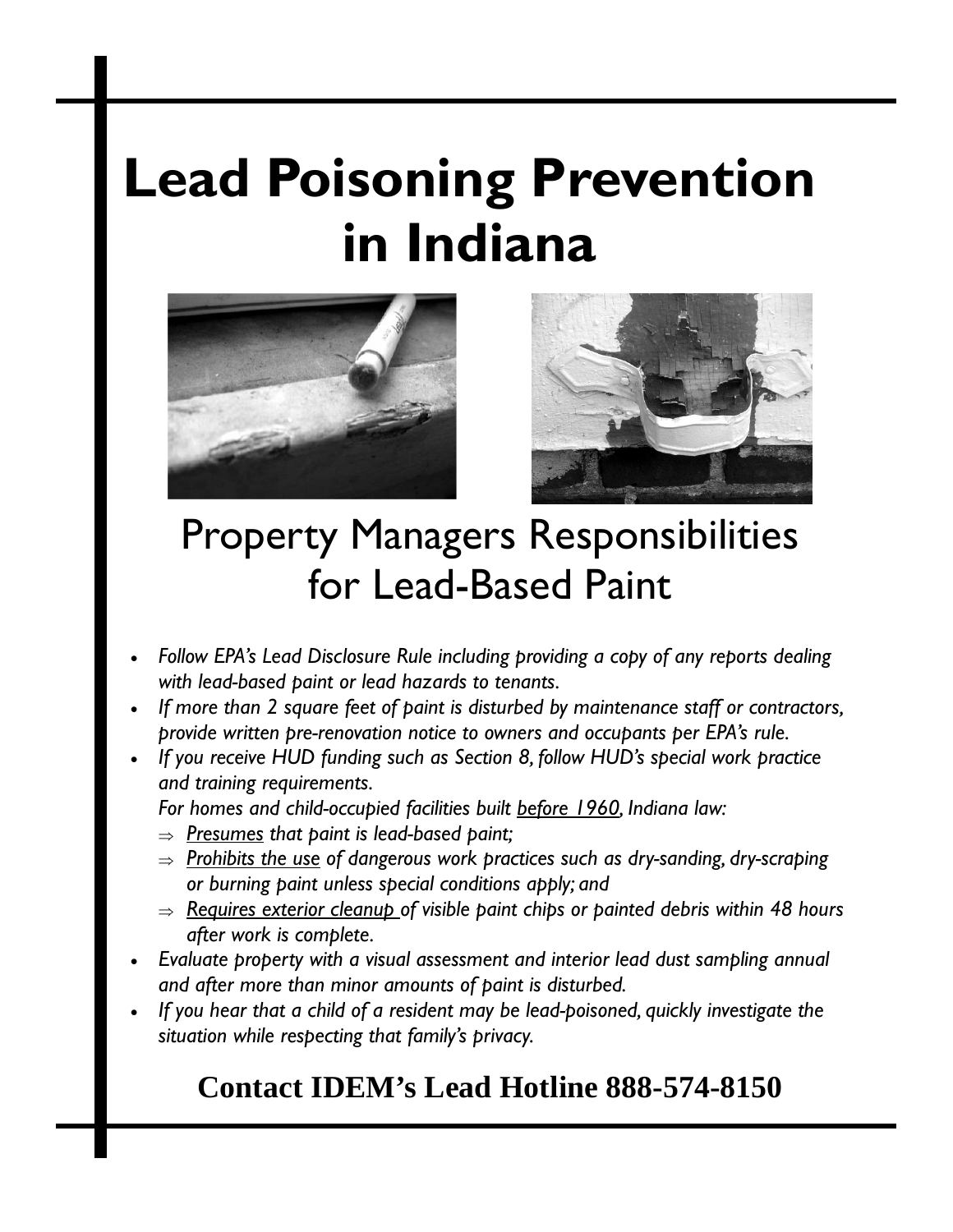## **Lead Primer**

**What are the dangers of lead poisoning?** Severe childhood lead poisoning is uncommon in Indiana, but thousands of Hoosier children are poisoned by lower levels of lead that permanently damage the brain. This damage includes lowered IQ levels, a greater chance of learning disabilities and attention deficit disorders, and a tendency towards violent behavior. Indiana requires intervention to protect children six years or younger when a child has more than 10 micrograms of lead in a deciliter of blood.

**How can I tell if a person is lead poisoned?** You can only tell by testing a person's blood. Since lead leaves the blood over time, you cannot easily tell whether a person was lead poisoned in the past.

**Why focus on children six or younger?** The body has difficulty telling the difference between lead and calcium. As a result, in children, lead in blood can get into the brain and permanently damage it. Pregnant woman can pass lead to a fetus. Adults and children over six can also be lead poisoned but it takes higher levels. Children under seven are the most vulnerable group.

## When Do You Need a Specialized Contractor?

Hiring the right person to do the job is critical. It reduces your liability and repeating work.

You only need an Indiana licensed abatement contractor when you are undertaking repairs or renovations designed to eliminate lead-based paint hazards for more than 20 years. However, projects that only incidentally result in a reduction or elimination of the hazards are exempt.

In practice, abatements are unusual. You are likely to need to do an abatement only under three circumstances:

- You are receiving more than \$25,000 of HUD funds to conduct a renovation;
- A child has been lead poisoned in the property and the risk assessor reports that an abatement must be performed; or
- A state or local agency orders the abatement.

Consider hiring an abatement contractor whenever lead hazards need to be cleaned even if it is not technically an abatement project.

While not demanding the use of a licensed abatement contractor, HUD does have special training requirements (and work practices) for any disturbance of lead-based paint in target housing built before 1978. If the project is not an abatement project, the work must be either:

- Supervised by a lead abatement supervisor licensed by IDEM; or
- Performed only by people who have successfully completed either:
	- $\Rightarrow$  Lead supervisor or worker training; or
	- ⇒ HUD-Approved Lead-Safe Work Practices Training Course.

HUD and EPA have jointly approved a course for painters, renovators, and maintenance personnel. See www.hud.gov/offices/lead/training/rrp/ rrp\_course.cfm for the course materials.

If you manage many rental properties, it is usually worthwhile to have a licensed lead supervisor on staff or on contract to give you flexibility.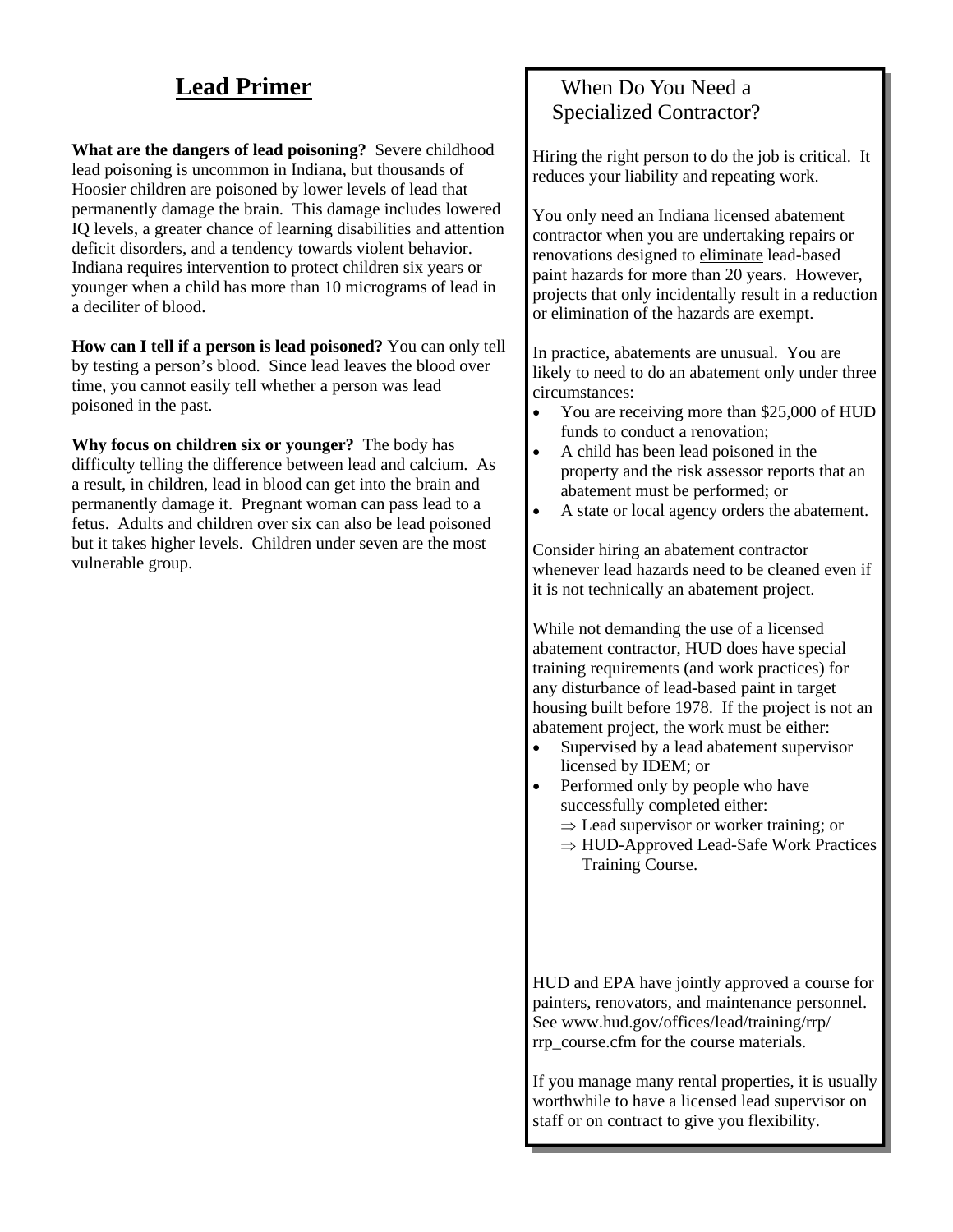## **Indiana's Special Work Practice Rules For Buildings Built Before 1960**

Indiana has special requirements for any person doing remodeling, renovation, and maintenance work at target housing and child occupied facilities built before 1960. These requirements do not apply to:

- Paint that a licensed risk assessor or inspector says is not lead-based paint.
- A homeowner unless:
	- $\Rightarrow$  Someone other than a member of the immediate family is present while work is done; or
	- $\Rightarrow$  A lead poisoned child lives in the building.
- Less than the following amounts of paint is disturbed:
	- $\Rightarrow$  Twenty square feet of exterior painted surfaces;
	- $\Rightarrow$  Two square feet of interior painted surfaces in any one room or space; or
	- $\Rightarrow$  10% of the painted surface area of components of the building.

## **What is required?**

- 1. **Interior and Exterior Paint:** The following work practices are prohibited to remove paint:
	- a. **Open flame burning or torching**.
	- b. **Machine sanding or grinding** without high efficiency particulate air local exhaust control.
	- c. **Abrasive blasting or sandblasting** without high efficiency particulate air local exhaust control.
	- d. A **heat gun** that:
		- i. operates above 1,100°F; or
		- ii. chars the paint.
	- e. **Dry scraping**, except:
		- i. in conjunction with a heat gun; or
		- ii. within one foot of an electrical outlet.
	- f. **Dry sanding**, except within one foot of an electrical outlet.
	- g. In a space that is not ventilated by the circulation of outside air, using a **volatile stripper** that is a hazardous chemical under 29 CFR 1910.1200.
- 2. **Exterior Paint:** A person disturbing painted exterior surfaces may not allow visible paint chips or painted debris to remain on the soil, pavement, or other exterior horizontal surface for more than forty-eight hours after the surface activities are complete.

## **Don't Forget OSHA!**

OSHA requires that employers conduct — and document — an exposure assessment to determine if any employee may be exposed to significant levels of lead in the air. Air monitoring is required for assessment. Until the assessment is complete and shows levels below limits, employees must wear a respirator. See 29 CFR 1926.62.



## **If a Lead-Poisoned Child is Found Living in Your Property?**

State and local health agencies routinely check a child's blood for lead. If a child is found to be lead-poisoned, state regulations require that the local health department immediately conduct an environmental investigation of the child's home to find the source of the lead. A licensed lead risk assessor must conduct the investigation. In addition, if property if HUD-funded, HUD requires that a risk assessment by completed in 15 days and hazards addressed within 30 days.

If the risk assessor finds lead hazards on the property, the lead hazards may be a violation of the local housing code. The hazards also may be a violation of the lease pursuant to IC 32-31-8-5 which requires that a landlord deliver the rental premises to a tenant in a safe, clean, and habitable condition that complies with applicable health and housing codes.

If a state or local agency orders the permanent elimination of lead hazards, the work must be done as an abatement by licensed abatement contractors.

If the lead hazard disclosure was not properly made in the lease (see next page), the tenant may collect for triple damages and collect attorney and expert witness fees if successful.

If you hear that a child of a resident may be lead poisoned quickly investigate and get a risk assessment done by a licensed lead risk assessment.

## **Compliance Hints**

- If property is built after 1960, have a lead inspection done, you may not have any lead-based paint.
- If lead may be present, conduct a visual assessment and take interior dust wipe samples annually and after paint is disturbed.
- Make sure contractors give both you and residents the pre-renovation notification.
- Arrange for a licensed supervisor to on-site quickly.
- Provide disclosure to all tenants in building of reports
	- describing only one unit.

*This document prepared by Tom Neltner and January Jones of Improving Kids' Environment pursuant to a grant from the Indiana Department of Environmental Management and EPA through the Wayne County Health Department. IKE takes full responsibility for the materials presented. Contact IKE at www.ikecoalition.org or 317-442-3973 for more information.* 

*Special thanks to Eric Coulter, Marshall Kern and Lynnette Brown of Wayne County Health Department for*